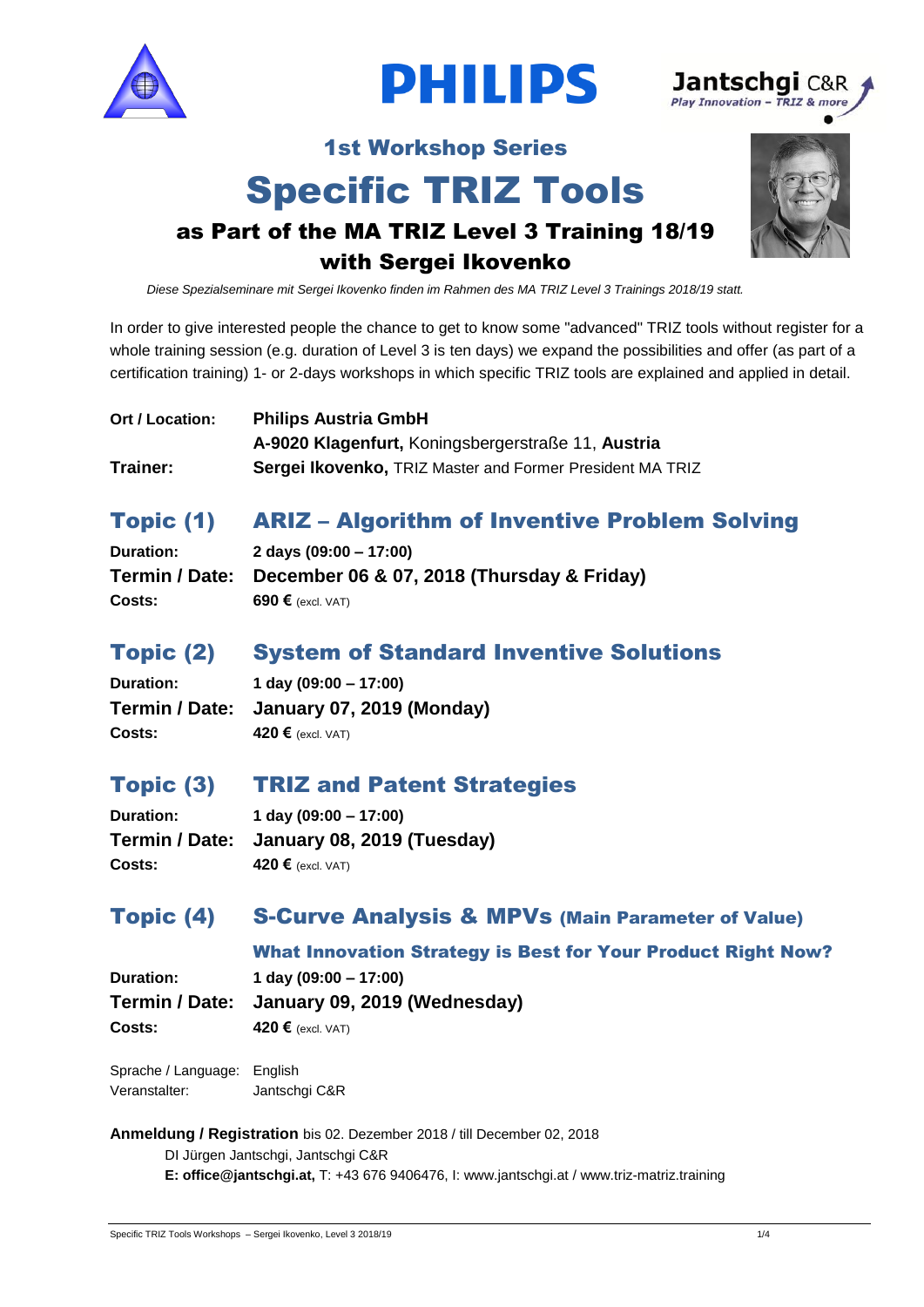



**Sergei Ikovenko, Dr.-Eng., Ph.D., P.E., Professor**



#### **Trainer & Organization**



TRIZ Master (MA TRIZ Level 5) & Chairman of MATRIZ Council of Methodology and Expertise (Certification) Leading innovation consultant, who spearheaded TRIZ Innovation programs at General Electric, Procter & Gamble, Intel, Samsung Electronics, Hyundai Motor and other companies resulting in hundreds of patents and million dollars of ROI.

#### **Jürgen Jantschgi, DI**

Jantschgi C&R, Play Innovation – TRIZ & more MA TRIZ Level 3 & TRIZ Champion (since Sept. 2018) Higher College for Engineering Wolfsberg (HTL Wolfsberg), Headmaster

#### **Target audience:**

- management level people, engineers, scientists, entrepreneurs, strategic planners ....
- people with (some) TRIZ experiences, interested in specific (advanced) TRIZ tools

Teacher of Innovation at MIT and Tufts University.

• graduates of MA TRIZ trainings interested in refreshments on specific tools

Participants will get official certificates for special topic workshops. Attendees can qualify for discounts for future MA TRIZ Level 2 or Level 3 programs.

#### **Short introduction – Content & Agenda of the workshops:**

## ARIZ – Algorithm of Inventive Problem Solving

#### (G. Altshuller's approach) **December 06 & 07, 2018 (Thursday & Friday)**

Content / Agenda:

- Introduction. Three major goals of ARIZ.
- The logic of key problem modeling in ARIZ.
- Conflicting pairs and their types. How to select the best model of the conflicting pair.
- Interconnections and crosschecks among ARIZ steps and how to take ARIZ steps avoiding typical mistakes.
- Working with IFR: its levels and resource selection.
- Tools for maximizing the obtained solutions:
	- o Super-Effect analysis
	- o Clone Problems
	- o Trends enhancer
	- o Integrated concept generator
- Typical mistakes in ARIZ and how to avoid them.
- Hands-on practice on ARIZ.

This workshop covers the material from Alrshullers original seminars on ARIZ for TRIZ instructors that exist ony in notes!

ARIZ is the most powerful, but at the same time is the most complex of all TRIZ problem solving tools. Being a mandatory part of Level 3 and Level 4 of MATRIZ certification it is often a challenge for many applicants. The workshop focuses on the internal ARIZ logic that allows to go through ARIZ cross-checks and to avoid the usual mistakes. The logic was taught by G.Altshuller, but has never been published in public domain.

The workshop will be very useful for both Level 2 and Level 3 certified people as well as those who want to avoid the ARIZ mistakes in their Level 4 application package.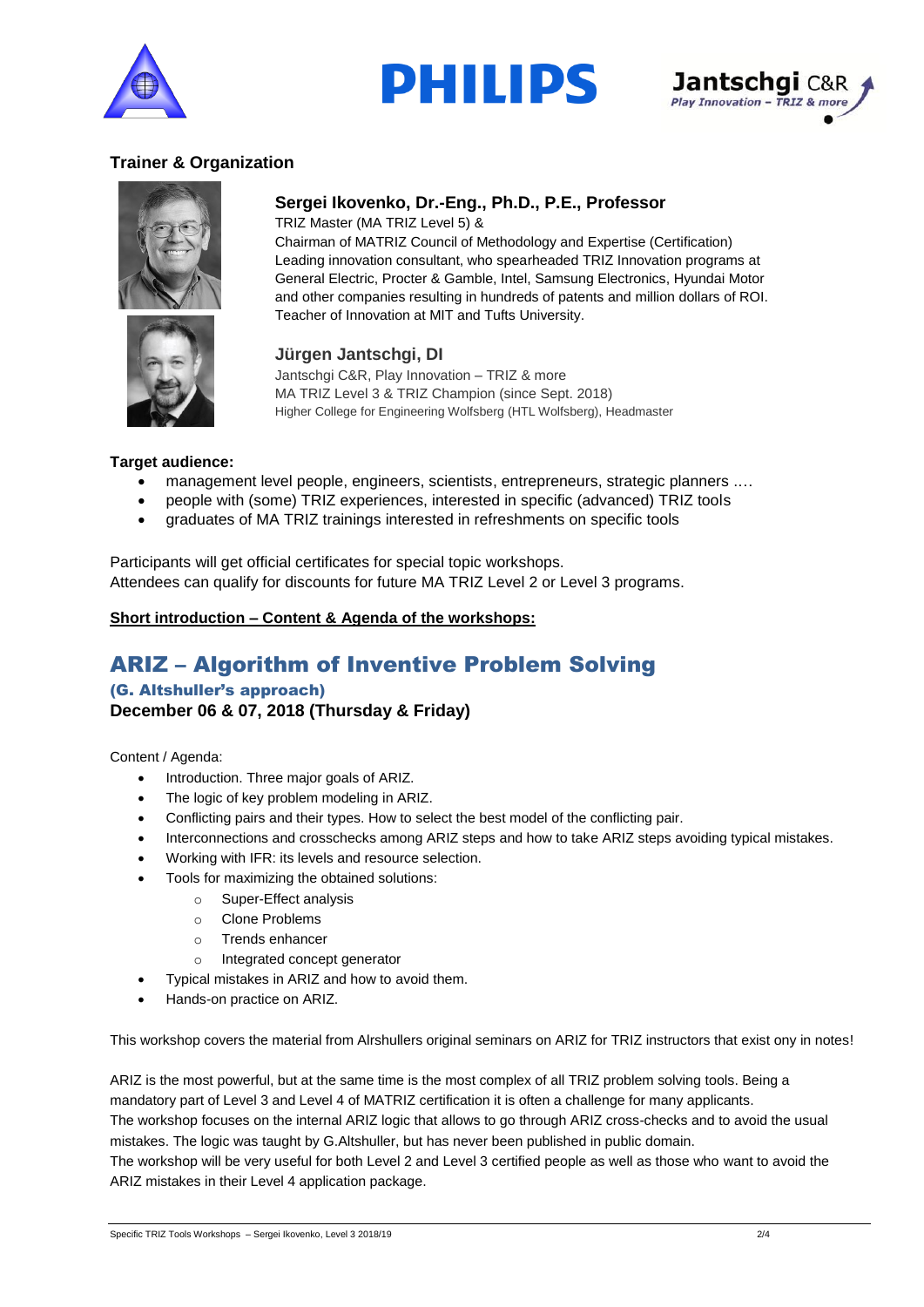





**Short introduction – Content & Agenda of the workshops:** 

### System of Standard Inventive Solutions **January 07, 2019 (Monday)**

Content / Agenda:

- Problem modeling in TRIZ.
- Rules of remodeling key problems from one TRIZ model into others.
- System of Standard Inventive Solutions (most often used recommendations form each of five classes).
- S-F model and function model relationship. "Unfolding" function models into S-F models.
- Hidden TRIZ tools using Inventive Principles for resolving problems models as S-F models.
- Hands-on practice on using Standard Inventive Solutions.

System of Standard Inventive Solutions is one of the most effective problem solving TRIZ tools, however many people avoid using it. One of the reasons is that some of Standard Inventive Solutions are not applied often while others are very instrumental practically in every project.

The workshop focuses of the most often used recommendations from each of five classes and explains the usage of the tool the way G.Altshuller did it at his workshops.

The workshop will be useful for people who have obtained Level 1 of MATRIZ certification and for Level 2 TRIZ practitioners who would like to refresh their knowledge on the Standard Inventive Solutions and to experience Altshuller's approach in using the tool.

## TRIZ and Patent Strategies

#### **January 08, 2019 (Tuesday)**

Content / Agenda:

- Introduction: Patent Strategies definition & Overview of TRIZ and Product Innovation Roadmap
- Function Analysis and its specifics for competitive patent circumvention.
- Trimming as a competitive circumvention strategy. Different cases of patent circumvention by Trimming:
	- o "Dragon" patents.
	- o Non-existing components in patent claims.
- Patents on Technological Processes and their circumvention using trimming approach and substitution approach.
- Hands-on practice on circumventing competitive patents.
- Circumvention of competitive patents through substitution. Doctrine of Equivalents:
	- o Definition of Doctrine of Equivalents & Prosecution History Estoppel.
	- o Function-Oriented Search: TRIZ tool for Substitution strategy
- The Antidote Strategy.
- Picket Fence Strategy
	- o Definition of Picket Fence Strategy
	- o S-Curve analysis, MPV analysis & Trends of Engineering System Evolution for patent strategies
	- o Using Trends of Engineering System Evolution and CECA for development of dependent claims and firewalls
- Alexandrov's Matrices for identifying areas of potential patenting.
- Super-Effect Analysis and its usage to prolonging patent's life. Resource Analysis in patenting
- Patents on materials and finding new areas of patenting a specific material.

This 1-day workshop will teach the participants various patent strategies: competitive patent circumvention approaches, ways to strengthen your own patent applications, development of "firewalls", etc., using tools of TRIZ.